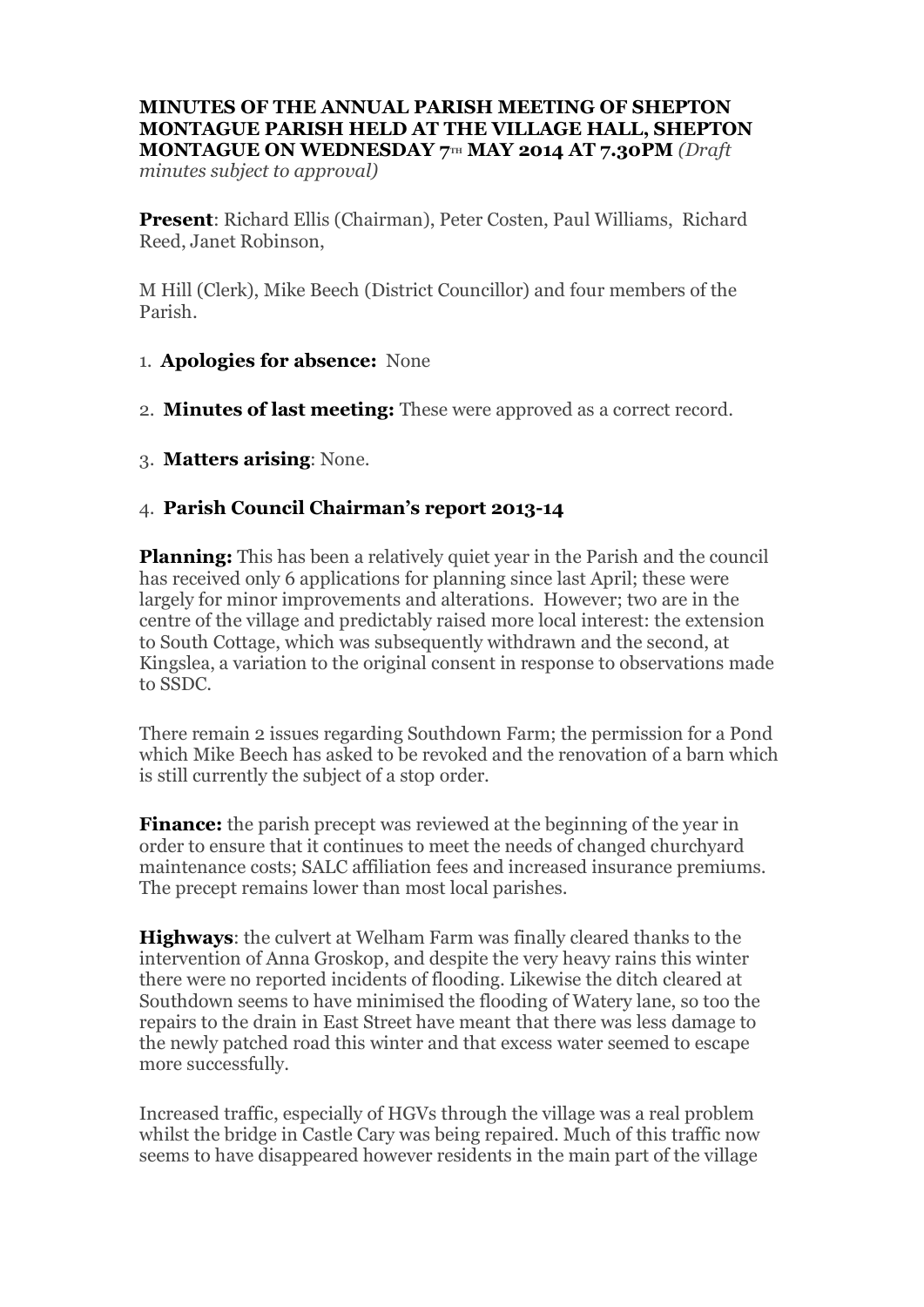still note that there is an increase in HGVs which should not be there at all. PSCO Tim Russell has been most helpful in discouraging repeat offenders.

The latest figures back from SID results make interesting reading. During the period of 1st to 14th. March this year, 'normal weeks' , 3486 vehicles went through the village, 94% of which were travelling less than 40 mph however only 39% were actually within the speed limit.

A recent meeting with Colin Fletcher the Area Traffic Engineer has lead to his agreeing to implement the following:

1. Extend the 30 mph speed limit at the northern end of the village to a point beyond Towns End so that the cross roads is included within the restriction.

2. Improve the speed limit signing to include place name sign and replace existing weight limit signs which are in poor condition. Refurbish all road markings.

3. At the southern end of the village extend the speed limit up to the junction leading to East Street. Renew signing as at northern end.

4. Refurbish edge lines and extend westwards to the post box.

5. Provide 30 mph roundels on road surface as discussed on site.

The road to Stoney Stoke remains an issue and for a period in January the road was all but closed. This is an issue we will continue to address with SSDC but given current budgets, the difficulties with Gillian McCarthy's situation and the heavy use of milk tankers no significant change is likely.

Once again this year there have been a number of accidents on the A3081 in Stoney Stoke , this too has been brought to the attention of Colin Fletcher who has agreed to improve signage.

Bags of salt were once again collected and distributed around the village to those willing to help should the snow and ice have caused a problem. We now have a few spare for the next harsh winter.

**Chair:** It was a real pleasure to be joined on the Council by Richard Reed, a farmer and lifelong member of the village. Particular thanks need to be given to Margaret Bowden for her meticulous and thorough work as Parish Clerk without whose efforts our work would be so much harder. I would personally like to thank all the members of the Parish Council for their help and wisdom throughout the past months.

Richard Ellis